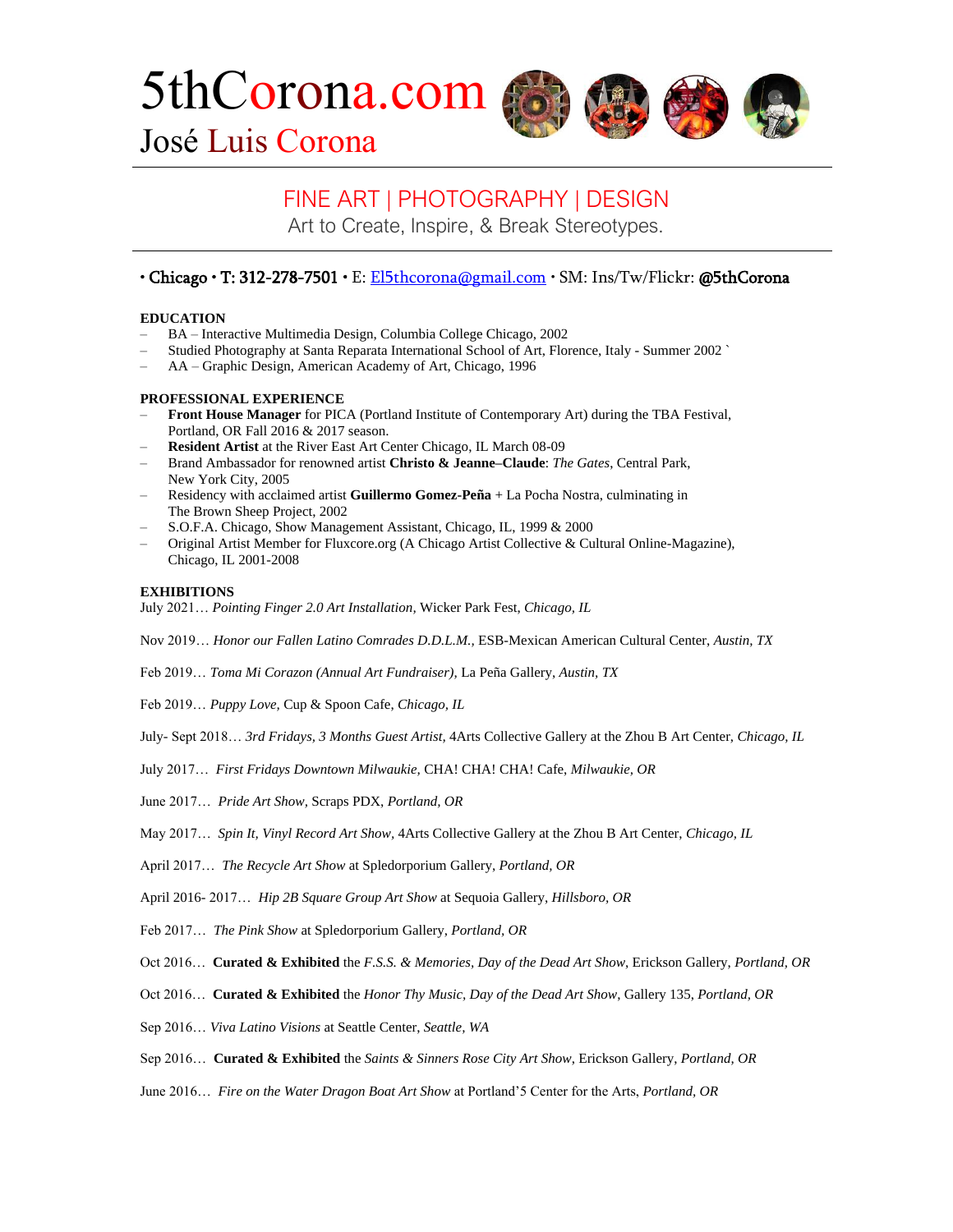Dec 2015- 2016… *Big 500 & Love of Portland at Shows* at People's Art Gallery, *Portland, OR*

Sep 2015… *Day of the Dead Art show* at People's Art Gallery, *Portland, OR*

May 2010… *Roots & Wings,* Art Showcase at the National Museum of Mexican Art, *Chicago, IL*

April 2010… *Arte Popular,* MECHA and U of C presents "United Latinos" group show, *Chicago, IL*

Feb 2009… *Art Against Aids 2009,* Contributing Artist for Art Auction fundraiser at REAC, *Chicago, IL*

March 2008-09… *Resident Artist,* two year resident art program at the River East Art Center, *Chicago, IL*

Nov 2008… *Calacas,* Skull group show, 54B Gallery, *Chicago, IL*

June 2008… *Annual Self-Portrait Exhibitions,* Juried Art Show, 33 Collective Gallery Group Show, *Chicago, IL*

March 2008… *Arte Ahora/Resident Artist,* REpose Gallery River East Art Center, *Chicago, IL*

May 2006… *Assemblages,* Artist Solo show, Northern Indiana Arts Association/ Substation No.9, *Gary Indiana*

July 2005… *1 st Annual Self-Portrait Exhibition,* Juried Art Show, 33 Collective Gallery, *Chicago, IL*

March 2005… *Re+Construct,* Artist Solo show, Aguirre Duron Gallery, *Pilsen, Chicago Arts District, Chicago, IL*

Nov 2004… *Ofrendas,* Altar Exhibition for Dia de los Muertos/ Day of the Dead "Los Olvidadas/The Forgotten", Aguirre Duron Gallery, curated and exhibited, the group show. *Pilsen, Chicago Arts District, Chicago, IL*

October 2004… *Promise Land*, organized by Fluxcore Art Collaborative and in coordination with Chicago Artist Month Events, Multi-Media and Fashion Event "Surface" multi-media collaborative art performance with Paula Thum, Athenaeum Theatre, *Chicago, IL*

October 2004… *Celebración de Muertos*, Federacion de Clubes Michoacános en IL (FEDECMI), Art Exhibition and Cultural Event "Mi altar", altar installation Casa Michoacán, *Chicago, IL*

March 2004… *Crowning Glory*, MPV Series: Multicultural Voices and Perspective presented by the Chicago Department of Cultural Affairs, Multicultural Hat/ Juried Fashion Show "Altar Hat and Maiz Hat" collaborative structure art hats with artist Perla Ochoa at the Chicago Cultural Center, *Chicago, IL*

Sept 2003… *Turn ON Show*, Fluxcore, Multi-Media Art Exhibition, "Tech Mistress" Harem Gallery *Chicago, IL*

August 2003… *Pnuema Jar*, Fluxcore, Film/Video and Rock show, "Life" Heartland Café, *Chicago, IL*

May 2003… *Aqua Futura,* Aqua Futura, Cynergy 7 and Fluxcore, Multi-Media Art Exhibition, "Peses" installation with digital print, Cyenery7 Gallery, *Chicago, IL*

October 2002… *Remembrance: A Celebration of life,* Oak Park Art League, Art Exhibition "Mi Altar", altar installation Oak Park Art League Gallery, *Oak Park, IL*

October 2002… *Life & Death,* Fluxcore Art, Chicago Film Makers and Brune & Bay, Art Exhibition and Film screening "Eternal Silence" installation with photography and "Life" video at Brune & Bay Gallery and Chicago Filmmakers Center, *Chicago, IL*

June 2002… *Fuxxcore*, Fluxcore, Multi-Media Art Event, "Privacy: Intimacy, Heartbreak, Seclusion" photos are printed on a chiffon fabric, Heaven Gallery*, Chicago, IL*

June 2002… *Creativity with a Conscience: Alexandroff Exhibit*, Senior Seminar Program at Columbia College Chicago, Multi Disciplinary Art Event, "Ojos" video, Narrative Arts Center*, Chicago, IL*

May 2002… *re:action*, Interactive Multi-Media Program at Columbia College Chicago, "My Sweet Valentine" digital prints on light boxes with installation and "Ojos" video and installation. Interactive Multi-Media Department

February 2002… *FeLia: Love & Friendship*, Fluxcore, Multi-Media Art Event "My Sweet Valentine" installation Chase Café*, Chicago, IL*

October 2001… *Day of the Dead*, Latino Cultural Affairs of Columbia College, Altar Exhibition, "Angeles" Digital prints and altar installation collaborative with artist Likalee Tamay, Hokin Gallery, Columbia College Chicago